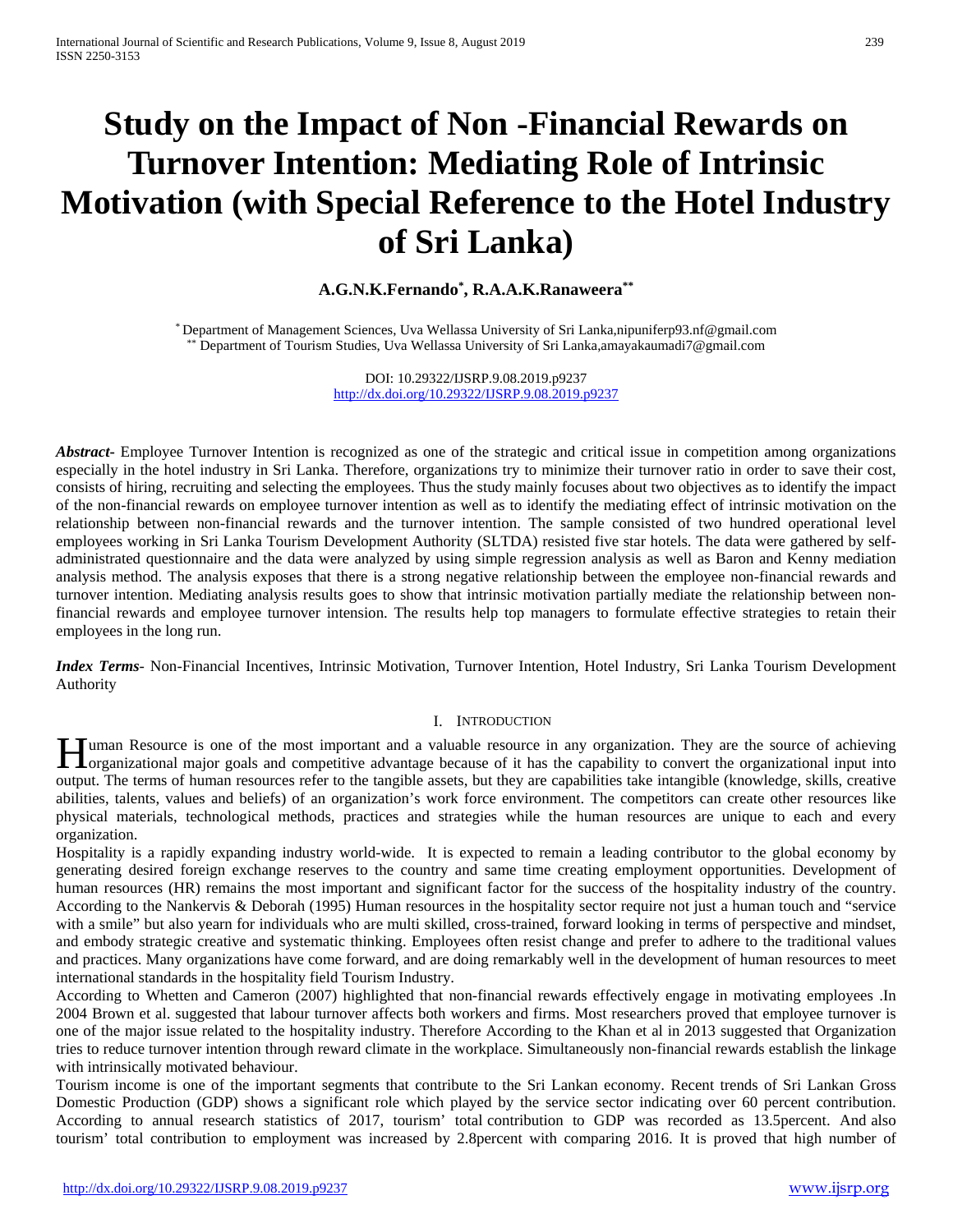employment opportunities can be seen in the context of hotel industry. Under the research area researcher selected 5 star categorical hotels in Sri Lanka. According to the Sri Lanka tourism development authority (SLTDA) annual report in 2019, there are 23 registered 5 star hotels can be identified. his article guides a stepwise walkthrough by Experts for writing a successful journal or a research paper starting from inception of ideas till their publications. Research papers are highly recognized in scholar fraternity and form a core part of PhD curriculum. Research scholars publish their research work in leading journals to complete their grades. In addition, the published research work also provides a big weight-age to get admissions in reputed varsity. Now, here we enlist the proven steps to publish the research paper in a journal.

# **Problem Statement**

According to the Ranasinghe & Sugandhika (2018) Tourism income is one of the important segments that contribute to the Sri Lankan economy. Recent trends of Sri Lankan Gross Domestic Production (GDP) shows a significant role which played by the service sector indicating over 60 percent contribution. But Hotel industry faces the problems in developing and maintaining the required manpower. Number of researchers highlighted that, comparing with others hotel industry have considerable employee turnover ratio. Since because of that firm growth and productivity can be reduced.

Barney & Wright (1997) stated that the firm's people are its most important asset. The large number of human contributions can identify in the Hotels, but Labour turnover is the major human side problem. Employee turnover, as defined by Him and Griffeth (1994), is 'voluntary terminations of members from organizations'. According to Khatri et al. (1999), turnover intention is occurring when an employee willing to switch their existing job to another, based on their individual desire. One of the major issues which have been part of tourism industry in past is to row out itself from the problem of employee turnover rate. It is said that employee turnover is one silent part of human resource management which can have a negative impact for the organization if managed inadequately.

According to Whetten and Cameron (2007) suggested in the literature of human resource management and organizational behavior that non-financial incentives act effectively in motivating employees .In 2004 Brown et al. suggested that labour turnover affects both workers and firms. Similarly, Khatri et al., (1999) mentioned and Barnett (1995), Chang (1996) Syrett (1994) suggest that employee turnover is a major problem for companies in many Asian countries include Sri Lanka. Every organization tries to reduce turnover intention regarding the reward climate in the workplace (Khan et al., 2013).

In the Sri Lankan context, considerable number of researchers explains the only turnover intention. There is no combination turnover intention, non-financial rewards and also intrinsically motivated behaviour. There is a deficiency of researches related to a particular research area and could find contradictory ideas between variables. It provides knowledge and empirical gap for relevant research problem.

# **Research Problem**

- What is the impact of non-financial rewards on turnover intention of Operational levels employees in Hotel industry?
- What is the impact of non -financial rewards on turnover intention through intrinsic motivation of Operational levels employees in Hotel industry?

# **Research Objectives**

- To identify the impact of non -financial rewards on turnover intention of Operational levels employees in Hotel industry?
- To identify the impact of non -financial rewards on turnover intention through intrinsic motivation of Operational levels employees in Hotel industry?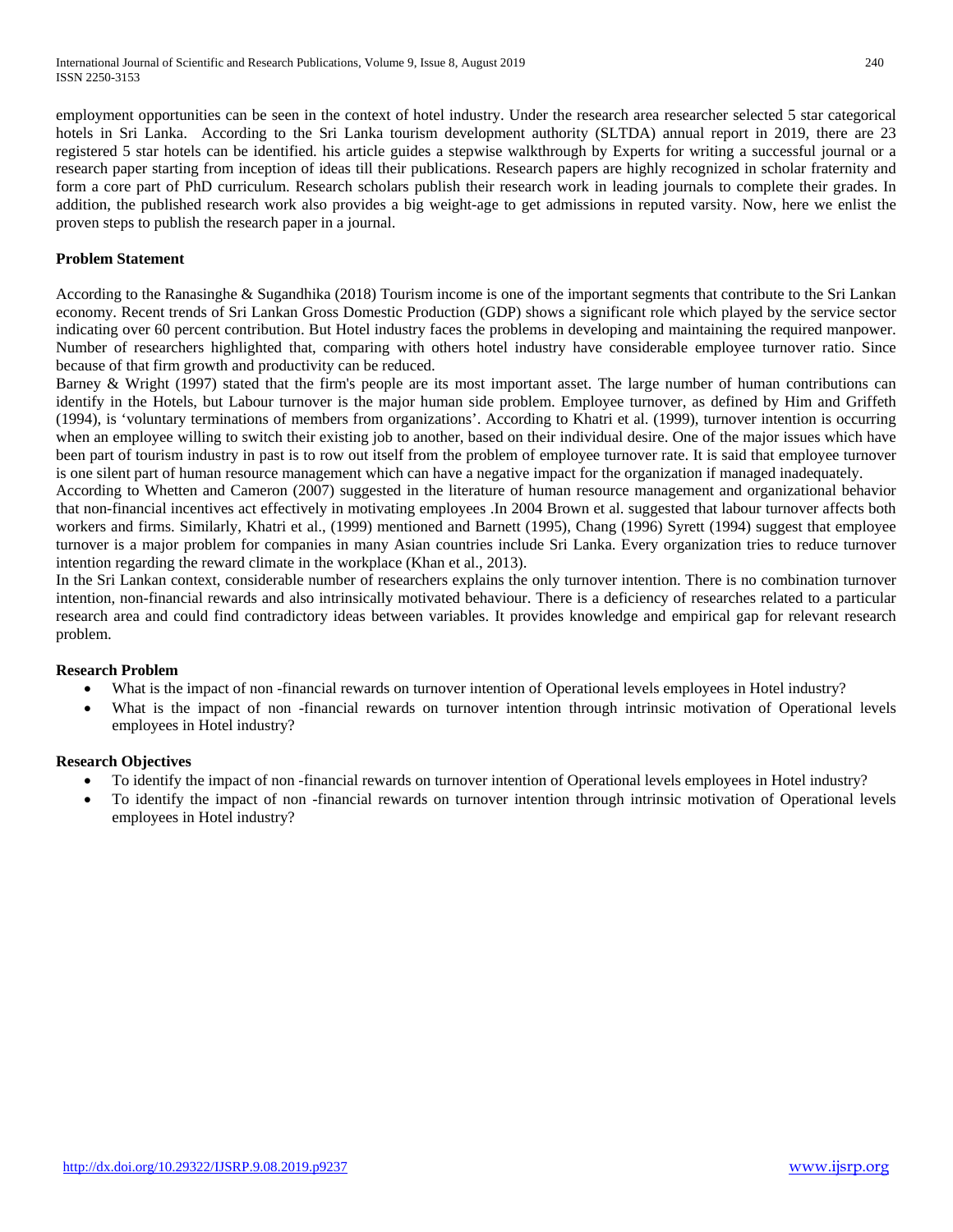## II. LITERATURE REVIEW

This is important especially when countering the other factor of turnover intentions in the long run. It is a known fact that employees desire a compensation system that they perceived as being fair and commensurate with their skills, experiences and knowledge. Therefore HRM must take note that pay is the main consideration because it provides the tangible rewards for the employees for their services as well as a source for recognition and livelihood. Employee compensation and benefits includes all form of pay, rewards, bonuses, commissions, leaves, recognition programs, flexi work hours and medical insurance (Sherman et al., 1998).

Human resources in the hospitality sector require not just a human touch. Because it is encompasses with the "service with a smile". But also desire for individuals who are multi skilled, cross-trained, forward looking in terms of perspective and mindset, and embody strategic creative and systematic thinking. According to the Nankervis & Deborah (1995) identified that to encourage tourists to choose a specific hotel, the hoteliers must meet or exceed the guests' expectations of service quality

## **Turnover intention**

Turnover intention is a high degree of problem for each and every organization. Most of the organizations always concerns about their turnover intention deeply. It is a serious human side problem for the organization. A huge number of employee turnover may be harmful to both the organization performs as well as the employees work life. If the organization turnover intention is high, they want to spend extra expenses for recruiting and training new workers. It will be negatively impacted to the organizational cost function and work environment. According to Abassi & Hollman (2000) identified Employee turnover is the rotation of workers around the labor market, between firms, jobs and occupations, and between the states of employment and unemployment. Simultaneously Turnover Intention is defined by Lee (2008) as the subjective perception of an organizational member to quit the current job for other opportunities.

In 2006 Carmeli and Weisberg used the term turnover intentions to refer to three particular elements in the withdrawal cognition process (i.e., thoughts of quitting the job, the intention to search for a different job, and then intention to quit. Sousa-Poza & Henneberger (2002) defined turnover intent as the reflection of the probability that an individual will change his or her job within a certain time period. Although, there is no standard framework for understanding the employee's turnover process as whole, a wide range of factors has been found useful in interpreting employee turnover Kevin et al. (2004).

#### **Non-Financial Rewards**

Rewards are imperative factors that illuminate certain job aspects that contribute significantly to the organization such as job satisfaction (Maqsood Haider, 2015). Rewards are basically categorized into two parts as financial rewards and non-financial rewards. In classifying the non-monetary incentives, the breakdown of on-the-job rewards proposed by Meacham and Wiesen (1969). Nonmonetary incentives are the tangible rewards, social practices or job related factors that are used in an organization to motivate employees without direct payment of cash. According to the Depedri (2010) suggested rewards, therefore, involve all economic benefits that are being supplied by the organization-pay, promotion, verbal recognition and responsibilities whether they are financial or not. Non-monetary incentives are rewards that an individual experiences and it is highly and directly effect on the organization itself. (Falola, et al, 2014; Kinicki and Williams, 2003). According to Whetten and Cameron (2007) mentioned about the essence of incentives is to establish linkage with desired behavior and the outcome that makes the employee feel appreciated.

#### **Non-Financial Rewards & Employee turnover**

According to Henry Ongori (2007) mntioned about the organization should pay employees based on their performance and in addition they should give employees Rewards like individual bonus, lump sum bonus, sharing of profits and other benefits. Hence, if these are put in place they would minimize employee turnover. Employee turnover can often be conceptualized in terms of different factors. A number of scholars given their own idea about the turnover intention according to their different point of view. Therefore many researchers suggested that there is a link between non-financial rewards & employee turnover.

#### **Non-Financial rewards & Intrinsic Motivation**

According to the previous researchers, relationship between non-Financial rewards & Intrinsic Motivation can be identified. In 2013 Khan et al. suggested non-financial rewards play a significant role in the perception of the employee regarding the reward climate in the workplace. Bob Nelson (2001) also supports the view that there is a strong link between non-financial rewards and improved job motivation. Scott Jeffrey's paper (2002) implies that the use of tangible non-financial rewards might accomplish the objective of motivating employees in a lowest cost better than the market value of that incentive in cash. Brain processes information affects tangible non-financial incentives having a greater impact on people than cash rewards (Alonzo, 2004). Bob Nelson (2001) also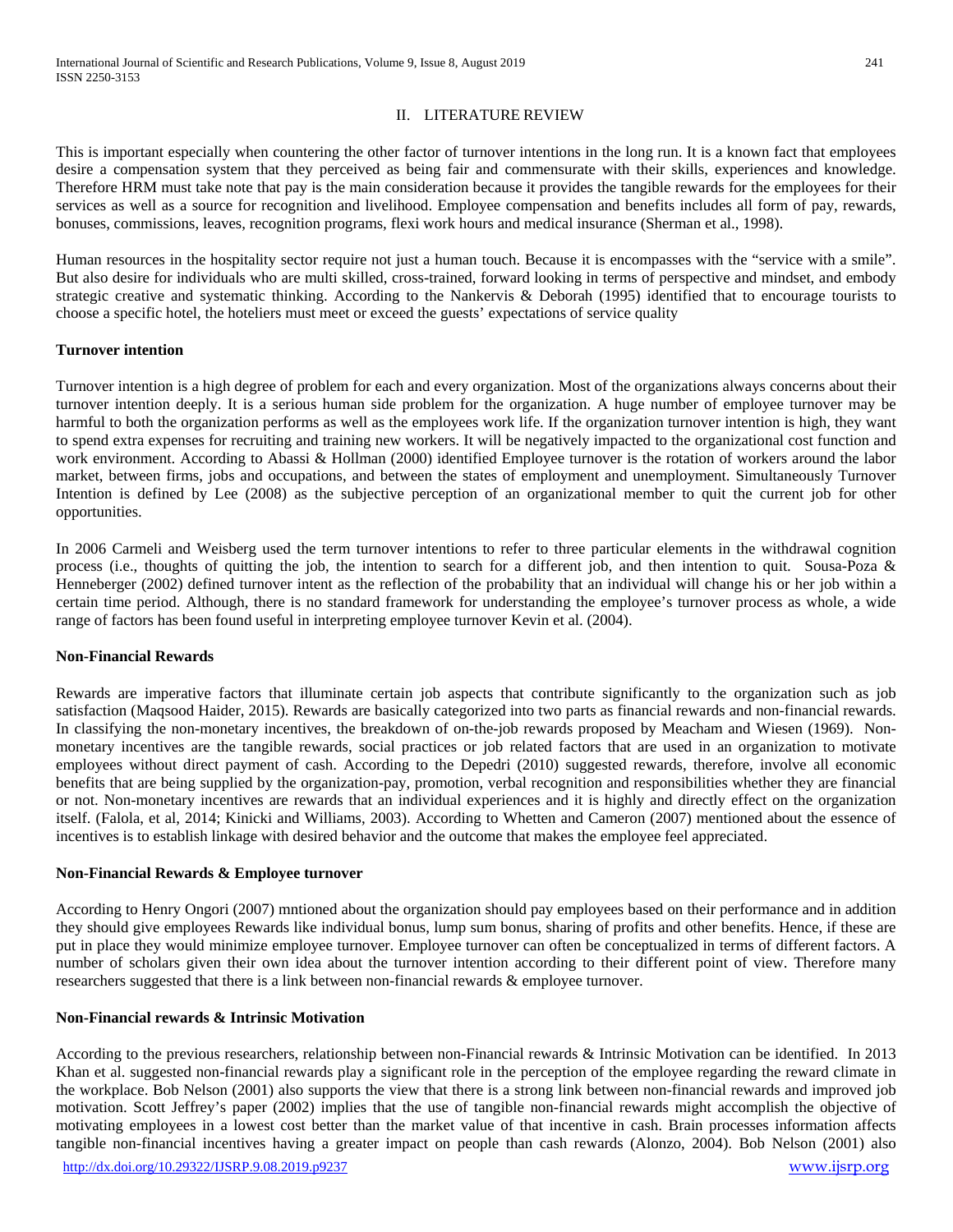highlighted the view that there is a strong relationship between non-cash incentives and improved job motivation. Stark (2007) regards non-financial rewards as crucial in helping an organization stand out as a top employer, and also have the dual impact of increasing engagement among employees. The essence of incentives is to establish linkage with desired behavior and the outcome that makes the employee feel appreciated in the psychology literature, intrinsically motivated behavior is stated to arise from innate psychological needs, such as needs for competence and autonomy (Deci & Ryan, 1985; Kasser & Ryan, 1996).

#### III. RESEARCH METHODOLOGY

The research study depended on the survey technique because, according to the nature of the research, the investigator presumed it to be the most suitable technique. The research sample is consisting with 200 operational level employees who are employed in five star category hotels in Sri Lanka registered with the Sri Lanka Tourism Development Authority. The data were collected by using selfadministrated questionnaire with five-point Likert scale statements by using convenience sampling method. To assess the reliability engaged in the study constructs, reliability testing was conducted to guarantee measurement reliability. Hence, the reliability of the research constructs in the acceptable level as 0.743 in all the dimensions of the questionnaire.

In order to assess the impact of the non- financial rewards on employee turnover intention of the employees Karl Pearson Correlation coefficient as well as the simple regression analysis was utilized. Moreover, to identify the mediating effect of the intrinsic motivation between the dependent and the independent variable Baron and Kenny four step mediator analysis model was employed. To identify the indirect effect of the mediator researcher used Sobel test analysis.



Figure 1-Conceptual Model of the Study Source: Based on the Review of the Literature

Hypothesis One: There is a relationship between Non-Financial Rewards and employee Turnover Intention. Hypothesis Two: There is a relationship between Non-Financial Rewards and Intrinsic Motivation. Hypothesis Three: There is a relationship between Intrinsic Motivation and employee Turnover Intention. Hypothesis Four: Non-Financial Rewards influence employee Turnover Intention through Intrinsic Motivation.

## IV. DADA ANALYSIS AND INTERPRETATION

Descriptive statistical Analysis used in order to analyze the existing situation of the non-financial rewards, intrinsic motivation and turnover intention dimensions. Descriptive analysis provides a clear summary regarding the sample of the study. The majority of the executive level employees in this research sample were male employees (86%) and the age group 25 to 35 was the most frequent age category who is working in the five star category hotels in Sri Lanka (77.3%). Significant numbers of employees who are employed in this industry have 5-10 years of service experience and it is identified as 76.7% of the sample.

Mean value with non-financial rewards of employees was 3.74 and it implied that employees were moderately agreed with nonfinancial incentives. The standard deviation and coefficient of variance was 0.66 and 45.62% respectively. Furthermore, the mean value of the intrinsic motivation variable was 3.79 and therefore the employees were moderately agreed with intrinsic motivation. The standard deviation and coefficient of variance is 0.76 and 57.7% respectively. The mean value of the employee turnover intention was 1.73. It implied that employees were disagreed with turnover intention. The standard deviation and coefficient of variance is 0.79 and 70% respectively. When considering the overall mean values, it can be clearly recognized that there was not higher variation between those values.

Based on the analyzed data the correlation value between independent and dependent variable was negative 0.62 which implied that there was a strong negative relationship. Furthermore, p-value of the results was 0.02 which emphasizes that there was a significant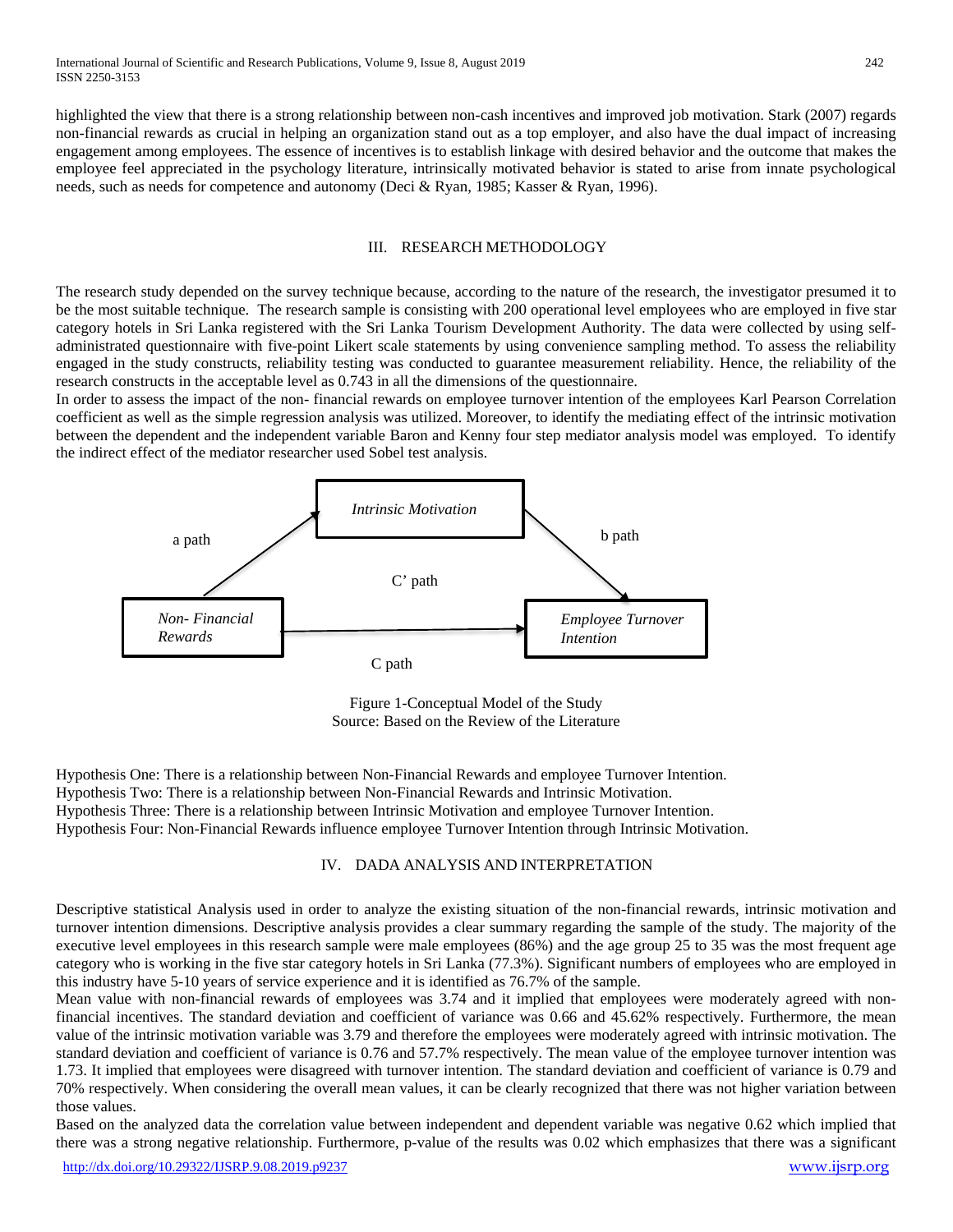negative relationship between independent and dependent variables at 0.05 significant level. This illustrate when non-financial rewards increase, turnover intention would be decrease.

In order to identify the impact of the non- financial rewards on employee turnover intention simple regression analysis was conducted and the results are summarized as follows.

| Model         | B        | Standard error | t value  | P value |
|---------------|----------|----------------|----------|---------|
|               | 3.166    | 0.392          | 9.266    |         |
| Constant      |          |                |          | 0.000   |
| Non-Financial | $-0.569$ | 0.167          | $-6.549$ |         |
| Rewards       |          |                |          | 0.000   |

## **Table 1-Regression Output**

Dependent variable: Turnover Intention Source: Based on analyzed data

Based on the analyzed data the constant value is +3.166. It implies that the value of turnover intention, when the non-financial reward is equals to the zero level. Moreover, the coefficient of non-financial incentives is -0.569. It is the average change in turnover intention due to the one unit change in non-financial rewards. It explained about that when non-financial rewards were increase by one unit, turnover intention decrease by the 0.586 times. In addition to that it's also implies that the negative relationship between non-financial incentives and turnover intention at 0.05 significance level ( $p < 0.05$ ).

In accordance with the significance of the model the p value is 0.000, therefore, the regression model is significant at 0.05 significant level. When consider about the linear regression model summery the R2 value was 0.27. In accordance with that it can be concluded 27% of total variation of Employee Turnover Intention is explained by the Non- Financial Rewards. On the other hand, 73% of total variance in the dependent variable is unexplained by the linear regression model. Therefore, it appears that the model was fitted in unfairly manner. Because of, the unexplained variation is higher than the explained variation. Mediator analysis

In order to identify the mediating role of the Intrinsic Motivation with the relationship with independent and the dependent variable, Baron and Kenny mediator analysis was conducted. The result of the mediating analysis is summarized as follows;

| Path      | B                       | Standard error | B              | P value |
|-----------|-------------------------|----------------|----------------|---------|
|           | <i>(unstandardized)</i> |                | (standardized) |         |
|           | coefficient)            |                | coefficient)   |         |
| C path    | $-0.569$                | 0.054          | 0.565          | 0.000   |
| A path    | 0.564                   | 0.072          | 0.563          | 0.000   |
| B path    | $-0.516$                | 0.053          | $-0.513$       | 0.000   |
| $C'$ path | $-0.373$                | 0.060          | $-0.365$       | 0.000   |

# **Table 2- SPSS Output of mediator analysis**

Source; Based on analyzed data

The above table revealed that the all four paths are significant with the coefficients of 0.569,0.564,-0.516,-0.373 at the 0.05 significant levels. In accordance with the coefficient between Non- financial rewards and Employee Turnover Intention it can be clearly identified that there is a strong negative relationship between both variables. Because of it implied value as -0.569. In addition to that p value denotes 0.000. Therefore, it is significance at 0.05 level. Hence it can be concluded that there is a strong negative relationship between independent and dependent variable without having any mediator. Additionally, according to the Baron and Kenny mediation model c path is significant.

Moreover, the coefficient between Non-Financial Rewards and Intrinsic motivation was 0.564. It suggested that strong positive relationship between independent and the mediating variable. With reference to the Baron and Kenny a path also significant at 0.05 level because the p value is 0.000.